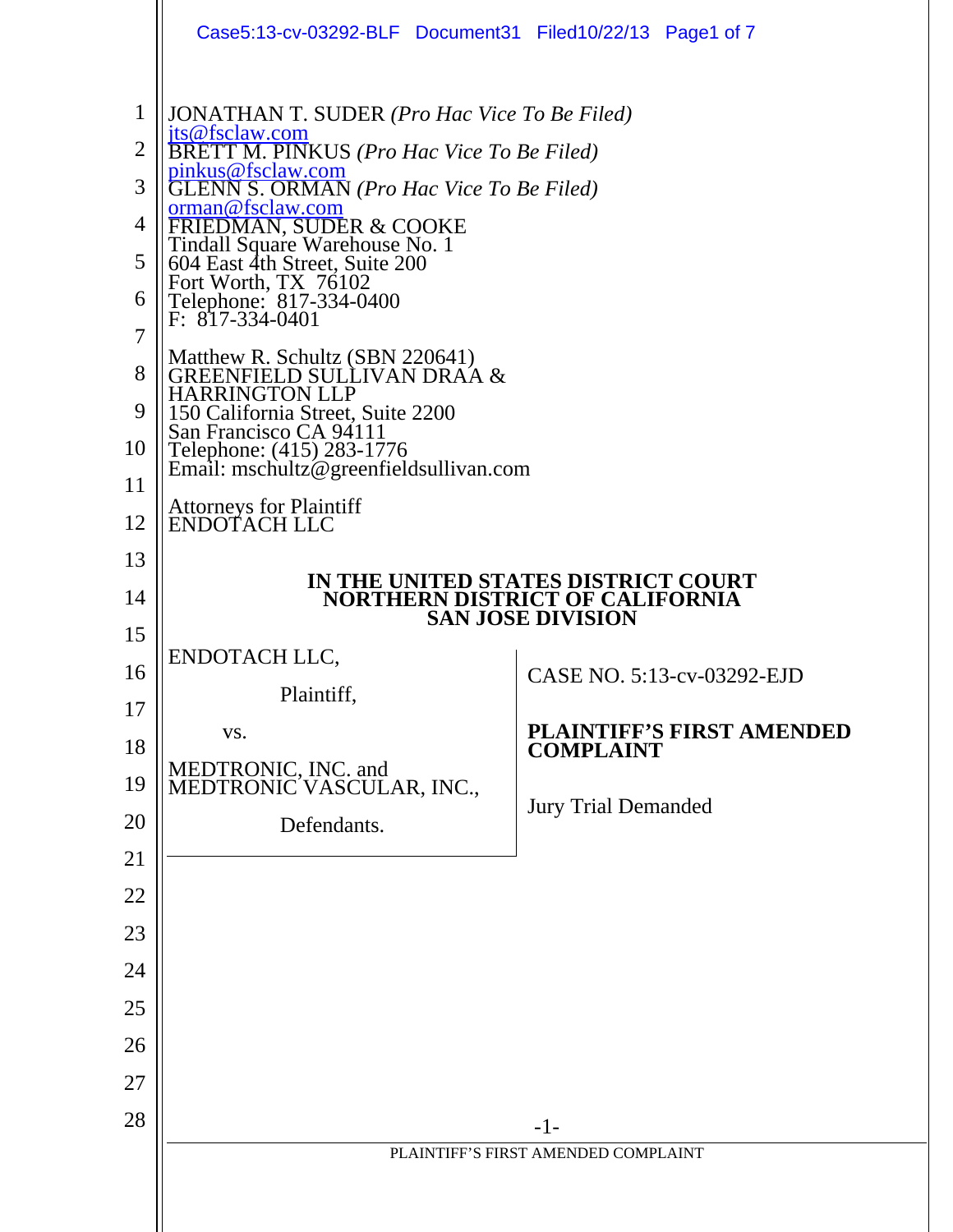Case5:13-cv-03292-BLF Document31 Filed10/22/13 Page2 of 7

1 2 3 Plaintiff ENDOTACH LLC files this First Amended Complaint against Defendants MEDTRONIC, INC. and MEDTRONIC VASCULAR, INC. ("Defendants" herein), alleging as follows:

4

## **I. THE PARTIES**

5 6 7 1. Plaintiff ENDOTACH LLC ("Plaintiff") is a Texas limited liability company with its principal place of business at 2400 Dallas Parkway, Suite 200, Plano, TX, 75093.

8 9 10 2. Upon information and belief, Defendant MEDTRONIC, INC. is a Minnesota corporation with a principal place of business in Minneapolis, MN. Defendant has been served with process and is before this Court for all purposes.

11 12 13 14 3. Upon information and belief, Defendant MEDTRONIC VASCULAR, INC. is Delaware corporation with a principal place of business in Santa Rosa, California. Defendant has been served with process and is before this Court for all purposes.

15

### **II. JURISDICTION AND VENUE**

16 17 18 4. This is an action for infringement of a United States patent. Federal question jurisdiction is conferred to this Court over such action under 28 U.S.C. §§ 1331 and 1338(a).

19 20 21 22 23 24 25 26 27 5. Upon information and belief, Defendants are subject to personal jurisdiction by this Court. Defendants have committed such purposeful acts and/or transactions in the State of California that it reasonably knew and/or expected that it could be haled into a California court as a future consequence of such activity. Defendants make, use and/or sell infringing products within the Northern District of California, have a continuing presence within the Northern District of California, and have the requisite minimum contacts with the Northern District of California such that this venue is a fair and reasonable one. Upon information and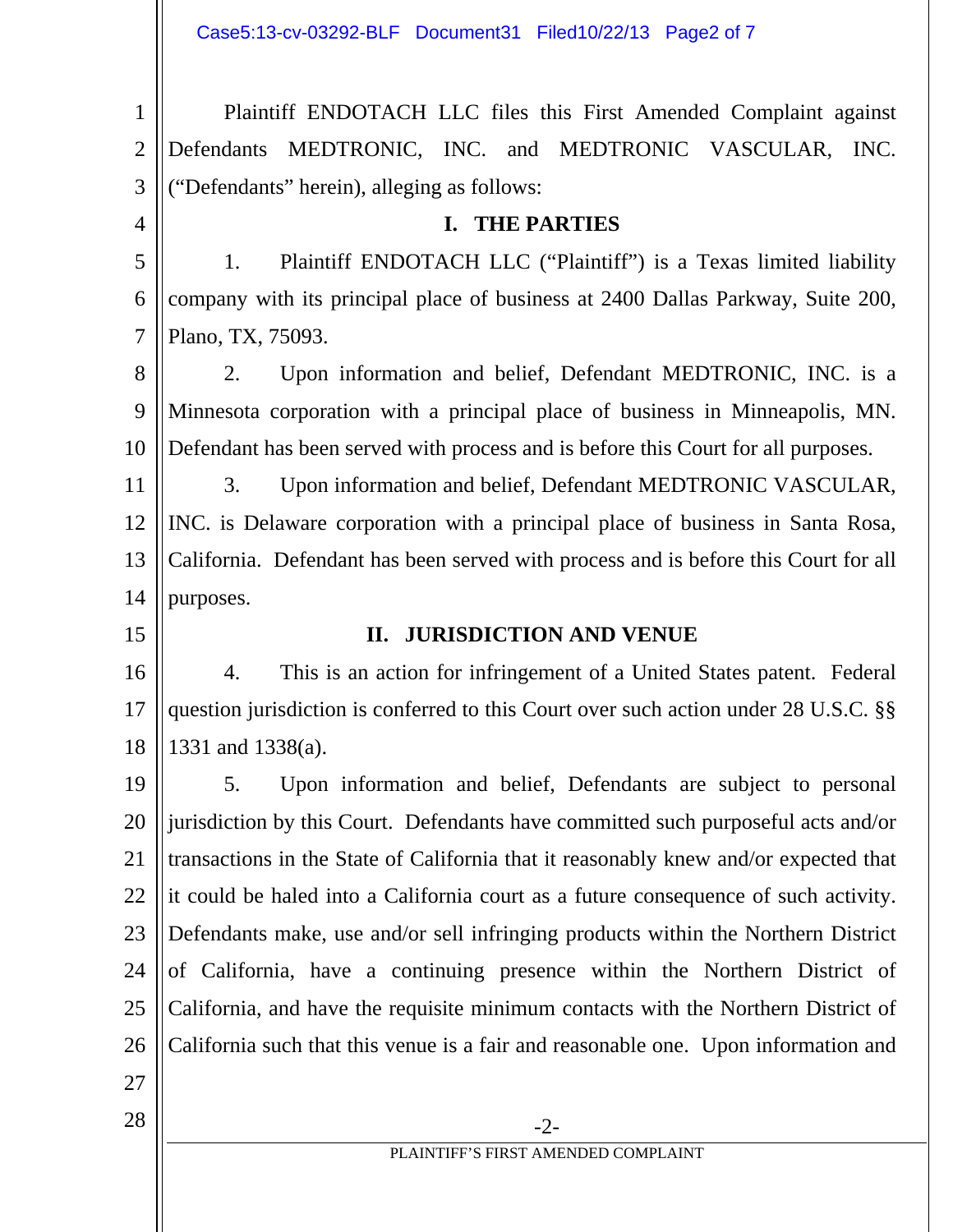1 2 belief, Defendants have transacted and, at the time of the filing of this Complaint, are continuing to transact business within the Northern District of California.

3 4 6. For these reasons, personal jurisdiction exists and venue is proper in this Court under 28 U.S.C. §§ 1391(b) and (c) and 28 U.S.C. § 1400(b).

5

### **III. PATENT-IN-SUIT**

6 7 8 9 7. On January 14, 1997, United States Patent No. 5,593,417 ("the '417 Patent") was duly and legally issued to Dr. Rhodes for an "Intravascular Stent with Secure Mounting Means." A true and correct copy of the '417 Patent is attached hereto as Exhibit "A" and made a part hereof.

- 10 11 12 13 8. As it pertains to this lawsuit, the '417 Patent, generally speaking, relates to an endovascular graft for revascularization of aneurysms or stenosis occurring in blood vessels that includes anchoring projections to aid in securing the graft in place within the blood vessel.
- 14 15 16 17 18 19 20 21 22 9. Dr. Rhodes was an award-winning surgeon who practiced in the field of vascular medicine for over thirty years, serving as Chief of Vascular Services at Point Pleasant Hospital and Brick Hospital (now Ocean Medical Center) in Brick, New Jersey. Dr. Rhodes was prominently involved in the field of vascular medicine, demonstrated by several patents related to vascular devices for which he is the named inventor as well as numerous medical publications regarding advances in medical procedures he developed. His innovative work was recognized by the State of New Jersey, which awarded him a certificate of Pioneer in Medicine.
- 23

24 25 26 27 10. During the late 1980s and early 1990s, Dr. Rhodes invented and developed several improvements in vascular graft technology, including those described in the '417 Patent. In or around 1996, Dr. Rhodes was forced to retire due to a terminal illness. He relocated to Santa Rosa Beach, Florida where he voluntarily treated patients who were without insurance and pursued a number of

 $28 \parallel$  -3-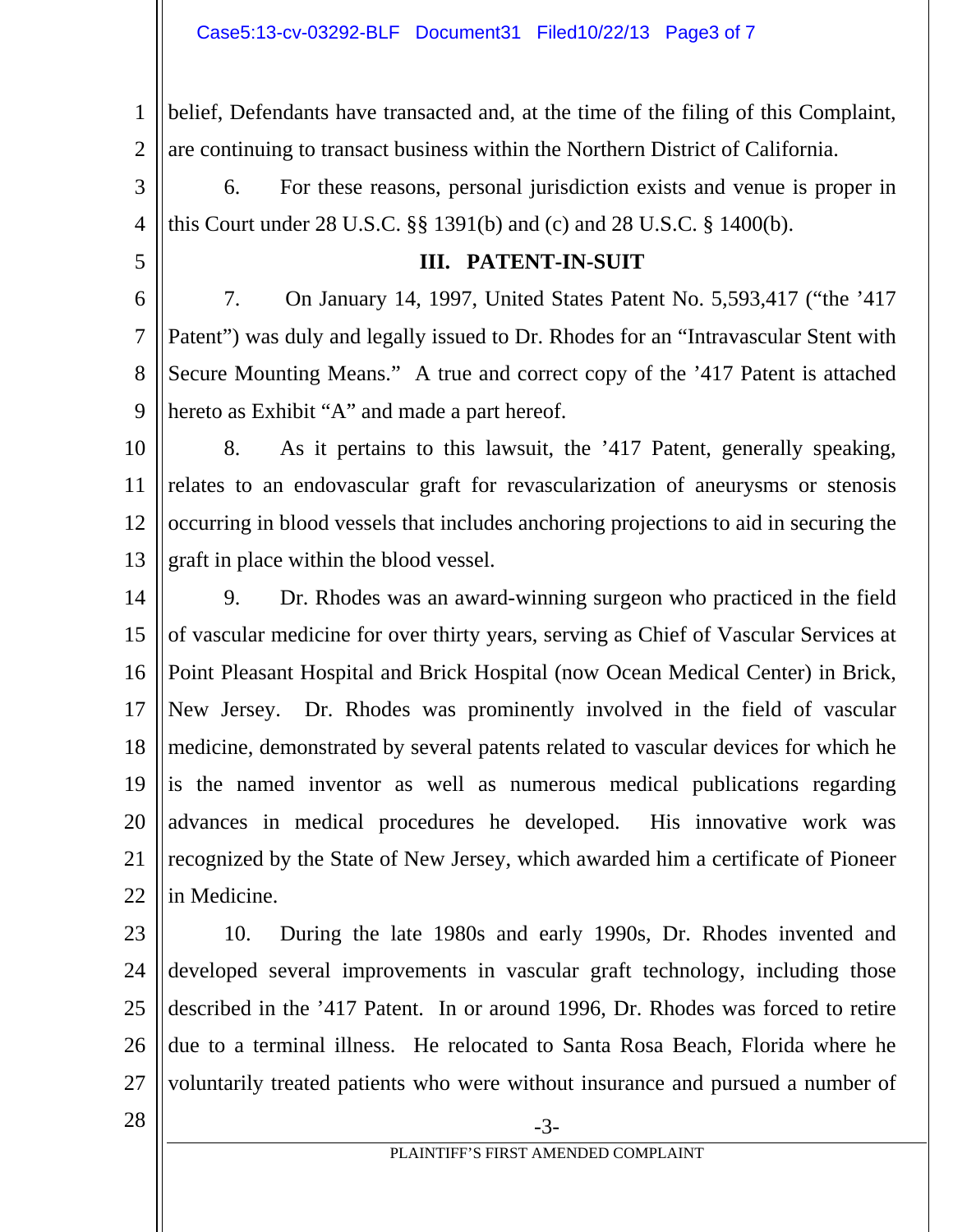#### Case5:13-cv-03292-BLF Document31 Filed10/22/13 Page4 of 7

1 2 3 civic activities, including the establishment of a library in the area. After a prolonged fight with the illness that cost him the entirety of his life savings, Dr. Rhodes passed away in 2000.

4 5 6 7 11. After Dr. Rhodes's passing, the '417 Patent was devised to a trust created by Dr. Rhodes. An exclusive license to the '417 Patent was granted to Acacia Patent Acquisition LLC ("Acacia"), which assigned its rights to the '417 Patent under the exclusive license to Plaintiff.

8 9 10 11 12 12. Plaintiff is the owner of all substantial rights in and to the '417 Patent, including the exclusive right to make, have made, use, import, offer or sell products covered by the '417 Patent, to enforce the '417 Patent against all infringers, and to collect past, present and future damages and seek and obtain injunctive or any other relief for infringement of the '417 Patent.

# 13 14

15

# **IV. FIRST CLAIM FOR RELIEF**

### **(Patent Infringement)**

13. Plaintiff repeats and realleges every allegation set forth above.

16 17 18 19 20 14. Upon information and belief, and without authority, consent, right, or license, and in direct infringement of the '417 Patent, Defendants manufacture, make, have made, use, market, sell and/or import products that infringe one or more claims in the '417 Patent. Such conduct constitutes, at a minimum, patent infringement under 35 U.S.C. § 271(a).

21 22 23 24 15. Defendants have directly infringed, and continues to infringe, at least claims 1, 2, and 13 of the '417 Patent by its manufacture, use, sale, offer for sale and/or importation of stent graft products, including at least the Endurant AAA Stent Graft and Endurant II AAA Stent Graft.

25 26 27 16. Plaintiff maintains that Defendant had actual notice of the Patents-in-Suit at least as early as 2012, and since that time, Defendant willfully infringed and continues to willfully infringe the '417 Patent. At a minimum, Plaintiff maintains

 $28 \parallel$   $-4$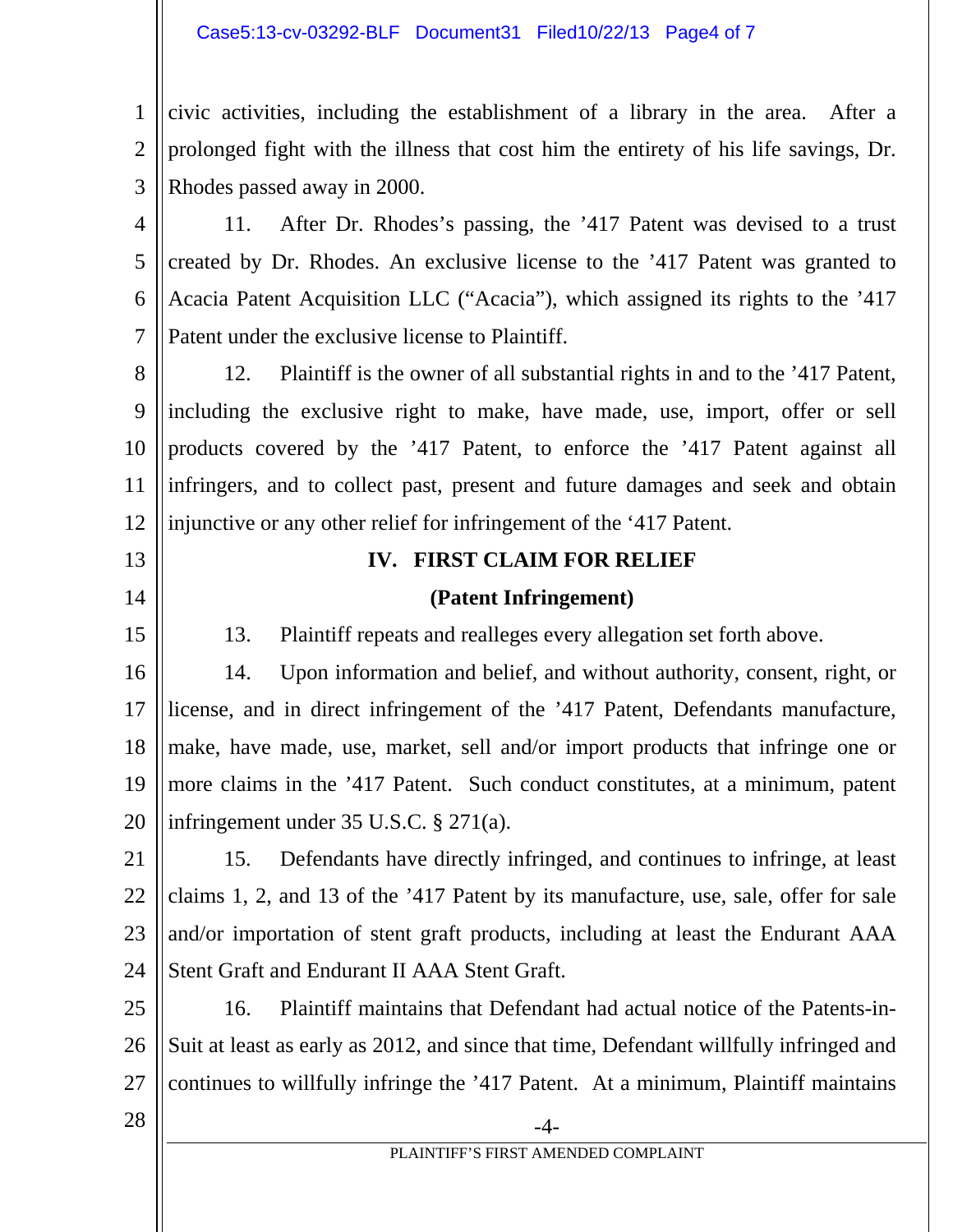#### Case5:13-cv-03292-BLF Document31 Filed10/22/13 Page5 of 7

1 2 3 that Defendants had actual knowledge of the '417 Patent no later than November 1, 2012, the filing of the Complaint in *Endotach LLC v. Medtronic Inc. et al*., Civil Action No. 5:13-cv-00452-EJD.

4 5 6 7 8 17. Plaintiff has been damaged as a result of Defendants' infringing conduct. Defendants are, thus, liable to Plaintiff in an amount that adequately compensates for its infringement, which, by law, cannot be less than a reasonable royalty, together with interest and costs as fixed by this Court under 35 U.S.C. § 284.

9 10 11 12 18. Upon information and belief, Defendants will continue their infringement of the '417 Patent unless enjoined by the Court. Defendants' infringing conduct has caused Plaintiff irreparable harm and will continue to cause such harm without the issuance of an injunction.

13 14 19. Plaintiff reserves the right to assert additional claims of the '417 Patent.

15 16 17 **V. JURY DEMAND**  Plaintiff hereby requests a trial by jury pursuant to Rule 38 of the Federal Rules of Civil Procedure.

18

## **VI. PRAYER FOR RELIEF**

19 20 WHEREFORE, Plaintiff respectfully requests that the Court find in its favor and against Defendants, and that the Court grant Plaintiff the following relief:

21 22 23 a. Judgment that one or more claims of United States Patent No. 5,593,417 has been infringed, either literally and/or under the doctrine of equivalents, by Defendants;

24 25 26 b. Judgment that Defendants account for and pay to Plaintiff all damages to and costs incurred by Plaintiff because of Defendants' infringing activities and other conduct complained of herein;

- 27
- $28 \parallel$  -5-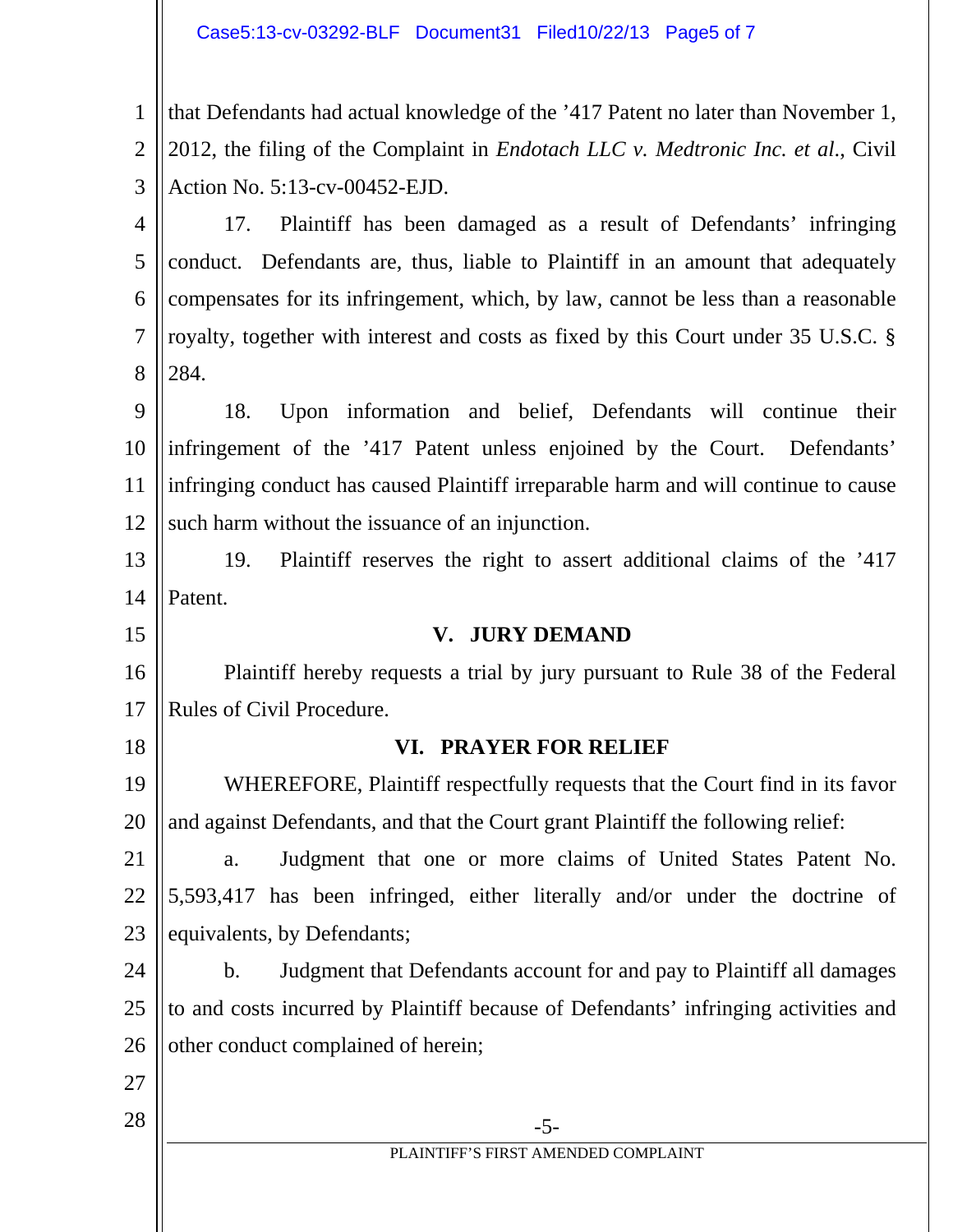| Case5:13-cv-03292-BLF Document31 Filed10/22/13 Page6 of 7 |  |  |
|-----------------------------------------------------------|--|--|
|                                                           |  |  |

| $\mathbf 1$    | That Defendants' infringement be found to be willful from the time<br>c.                   |  |  |  |
|----------------|--------------------------------------------------------------------------------------------|--|--|--|
| $\overline{2}$ | Defendants became aware of the infringing nature of its services, and that the             |  |  |  |
| 3              | Court award treble damages for the period of such willful infringement pursuant to         |  |  |  |
| $\overline{4}$ | 35 U.S.C. § 284.                                                                           |  |  |  |
| 5              | That Plaintiff be granted pre judgment and post judgment interest on<br>$\mathbf{d}$ .     |  |  |  |
| 6              | the damages caused by Defendants' infringing activities and other conduct                  |  |  |  |
| $\overline{7}$ | complained of herein;                                                                      |  |  |  |
| 8              | That the Court declare this an exceptional case and award Plaintiff its<br>e.              |  |  |  |
| 9              | reasonable attorney's fees and costs in accordance with 35 U.S.C. § 285;                   |  |  |  |
| 10             | That Defendants be permanently enjoined from any further activity or<br>f.                 |  |  |  |
| 11             | conduct that infringes one or more claims of United States Patent No. 5,593,417;           |  |  |  |
| 12             | and                                                                                        |  |  |  |
| 13             | That Plaintiff be granted such other and further relief as the Court may<br>g <sub>1</sub> |  |  |  |
| 14             | deem just and proper under the circumstances.                                              |  |  |  |
| 15             |                                                                                            |  |  |  |
| 16             | Dated: October 18, 2013<br>/s/ Brett M. Pinkus<br><b>Brett M. Pinkus</b>                   |  |  |  |
| 17             | <b>Attorney for Plaintiff</b>                                                              |  |  |  |
| 18             |                                                                                            |  |  |  |
| 19             |                                                                                            |  |  |  |
| 20             |                                                                                            |  |  |  |
| 21             |                                                                                            |  |  |  |
| 22             |                                                                                            |  |  |  |
| 23             |                                                                                            |  |  |  |
| 24             |                                                                                            |  |  |  |
| 25             |                                                                                            |  |  |  |
| 26             |                                                                                            |  |  |  |
| 27<br>28       |                                                                                            |  |  |  |
|                | $-6-$<br>PLAINTIFF'S FIRST AMENDED COMPLAINT                                               |  |  |  |
|                |                                                                                            |  |  |  |
|                |                                                                                            |  |  |  |